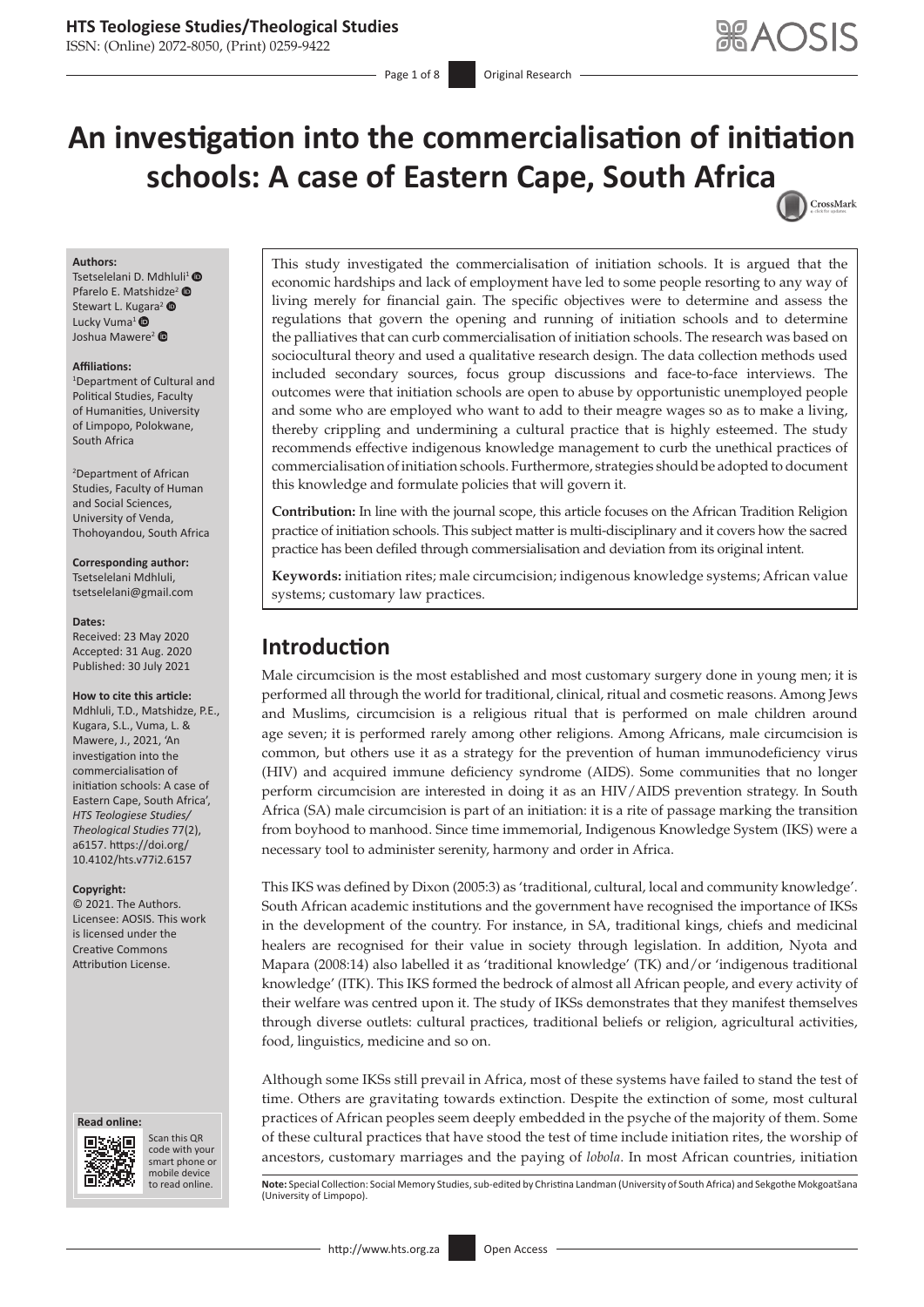ceremonies are performed as rites of passage into new stages of life. These ceremonies are done for both males and females as a way of transitioning from childhood to adulthood. This cultural practice is typically a public announcement of the girl or boy's eligibilities for adulthood and marriage. Almost every culture in the world ritualises the important milestones that their people go through throughout their lives (Guba & Lincoln 1981:26). In terms of the IKSs in most African countries, this cultural practice is usually done through male and female circumcision.

In numerous African social orders, circumcision is done for cultural reasons as a custom and a transitional experience into masculinity (Makgopa 2007:66). Circumcision during initiation is typically performed in a non-clinical setting by a traditional provider with no formal medicinal training. Male circumcision is defined by the medical dictionary as the surgical removal of the end of the foreskin of the penis. Some authorities suggest that circumcision is correlated with a decreased danger of HIV infection, urinary tract infection, sexually transmitted disease and penile carcinoma (Makgopa 2007). On the contrary, some authorities also dispute these views and opine that the procedure may have adverse effects on sexual, emotional or psychological health (Leclerc-Madlala 2002:3). When completed as a transitional experience into masculinity, circumcisions are mainly performed on adolescents or young men (Win 2004:16). However, some people in East Africa do not go to initiation schools, for example, the Luo of Western Kenya. Batterham et al. (2006:14) postulates that among the Kikuyu people of Kenya and the Maasai people of Kenya and Tanzania, initiation schools have been the element of the education programme that taught tribal beliefs, practices, culture and value system to the youth.

In SA, traditional practices such as circumcision as initiation are practised by indigenous knowledge holders (IKHs) and are passed on from one generation to the next (Makopa 2005:66). Furthermore, circumcisions are performed by different tribes on young boys and grown-ups as a passage from adolescence to manhood. In the past few years this tradition has been questioned and criticised by concerned individuals and media reports. The media has reported many illegal initiation schools being run by unscrupulous individuals who are not upholding the sanctity of this cultural practice but who are just in it for financial gain. This results in many medical complications and even the subsequent death of initiates. Among the Xhosa people in Eastern Cape, circumcision as initiation is highly esteemed and commonly adhered to. However, numerous reports about how unscrupulous practitioners are mushrooming have been of great concern.

South Africa still accepts and incorporates male initiation schools that include circumcision as a cultural practice and as an additional HIV prevention strategy. However, some unscrupulous individuals or groups of people form initiation schools for personal financial gain at the expense of this cultural practice. It seems likely that economic hardships and

the lack of employment has led to some people resorting to any way of earning a living. In addition, some university graduates who are unemployed have nothing to do and use their acquired knowledge to professionally do some unethical things just to make a living. As a result, some of these unscrupulous graduates and others are involved in setting up these 'initiation schools'. A long time back, the formation of initiation schools was regarded as sacrilege because it involved the calling of ancestors. However, nowadays some people disregard the cultural value and see it as an opportunity for financial gain. Consequently, initiation schools are open to abuse by opportunistic unemployed people and some who are employed but who want to add to their meagre wages so as to make a living, thereby crippling and undermining a cultural practice that is highly esteemed.

### **Literature review**

Aitken and Herman (2009) contend that a literature review is a critical summary of the published research writing applicable to the issue under study. Its motivation is to create familiarity with the ebb and flow of thinking and justify future research into previously overlooked or understudied areas.

This study explored how initiation schools are used for financial gain by some unscrupulous people in Mthatha, Eastern Cape, by conducting a literature review. Circumcision is the oldest and most widespread surgical procedure in the world. There have been references to circumcision across diverse cultures and religions. It is frequently carried out by traditional surgeons, who surgically remove the foreskin of the penis. The cutting of the foreskin by a surgeon varies with the practice of different ethnic groups (Makgopa 2007:24). The literature review in this study examined the following topics: the role of initiation schools, circumcision during initiation as an act of religious dedication, the IKS perspective on initiation schools and complications associated with circumcision at initiation schools.

## **The role of initiation schools**

Dean (2010:2) states that circumcision is practical for cultural and traditional purposes. Dubois et al. (2007:735) also note that depictions of circumcision were found in wall paintings in the Egyptian temples dating back to 2300 BC. The circumcision procedure in the wall paintings depicted the cutting of the foreskin or the whole foreskin. Dwane (1979:19) notes that circumcision is important for health reasons. He also adds that it is used as a strategy for HIV prevention. It is believed that when men are circumcised they have lower chances of being infected by sexually transmitted diseases (STDs). Some researchers submit that when one is circumcised, the risk of acquiring HIV infection drops to 60%. According to Madlala (2001:13), other tribes no longer observe circumcision as a cultural practice but do it as a means of HIV prevention. Mehtar and Faas (2001:6) argue that in cases where is used as a rite of initiation, it is an essential step in the transformation of a boy into a man.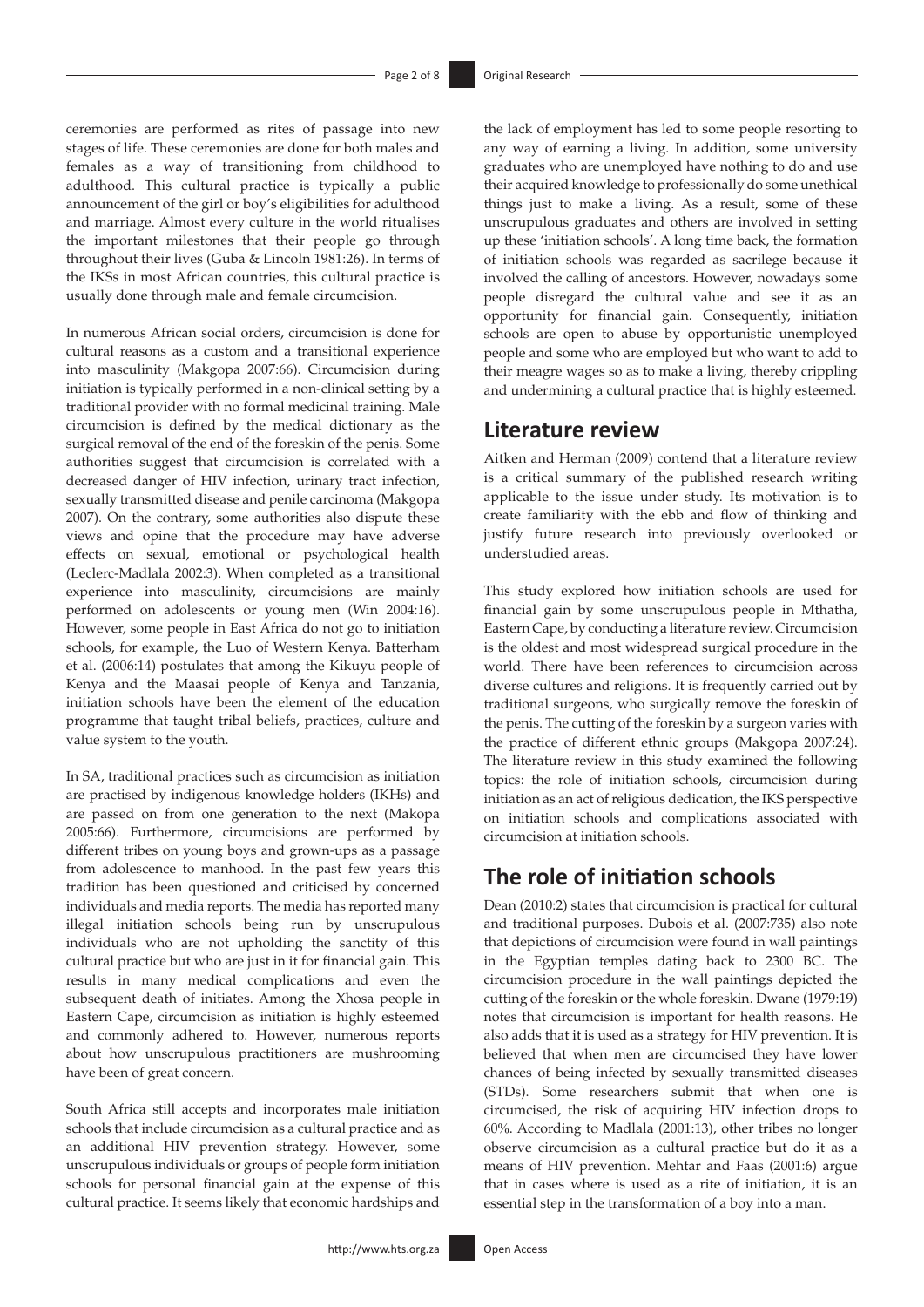According to Dean (2002:2), circumcision is observed by many religious groups such as Judaism, Islamic, Christianity and many other African traditional religions (ATRs). Moreover, Dubois et al*.* (2007:737) state that it is closely associated with the rite of passage to manhood in religion. In Judaism, according to Dean (2010:1), circumcision dates back to the Old Testament in Genesis (17:10–14), wherein God made a covenant with Abraham and his descendants. In Judaism, circumcision is performed by a religious mohel 8 days after birth. Afterwards, the family and friends celebrate.

In Islamic regions, circumcision is practised as part of Sharia, which is based on the Holy Koran. The Hadith (narrative record of the sayings of Mohammed and his companion) and Sunnah (the way of life prescribed as normative in Islam) are in agreement as sources of Islamic law. Circumcision does not appear anywhere in the Koran but does, however, have the status of Sunnah. Dean (2010:6) regards circumcision as obligatory, whereas others regard it as recommended because it is Sunnah. The practice of circumcision in Islam is argued to be obligatory.

Makgopa (2007:22) postulates that traditional cultural practices like circumcision echo the values and convictions held by people from a community for a period, and they are passed from generation to generation. Each social group on the planet has explicit traditional cultural practices. In SA, these include initiation, whereby boys are taught to grow in a good way and to become future heads of families. Furthermore, initiation is performed in the winter season, when the schools are closed and boys have enough time to go and attend it and socialise during that period. The idea of culture is fundamental for understanding the extent of cultural rights (Airhihenbuwa 1995:38).

Dean (2010:2) opines that initiation has been a thorny issue because of those who disagree with the practice who have been witnessed among families and communities. The present researcher submits that justice has been done on the role of initiation schools. However, the authors just gave a narrative of its role without seeking the essence of restoring and safeguarding dignity of initiation schools. Moreover, African knowledge and African value systems are grounded on the realisation that much of the knowledge production processes about Africa, and for Africa, have been documented with the possibility of misrepresentation and misinformation. In that regard, this research seeks to explore unscrupulous activities at initiation schools that are merely for monetary gain at the expense of the cultural practice of circumcision.

# **Indigenous knowledge system perspective on initiation schools**

Bakwesegha (2007:52) critically examined SA's process of cultural transformation through quizzing the IKSs' policy framework. In this thesis, the researcher advocated that the government should prioritise cultural initiatives for effective

social transformation in communities. Furthermore, she submitted that the SA government should also address social imbalances and infringements and not merely put their focus and commitment on political and economic ills. With regard to this transformation, Bakwesegha (2007:57) assessed the degree to which the social and cultural significance was being trailed and the effectiveness of constitutional and legislative reform measures to meet the established IKS policy framework. In the study, the researcher observed that the development mechanism designed to combat diverse aspects of violence is ineffective, largely as a result of a lack of engagement with critical elements of IKSs, namely, epistemology.

Initiation schools are viewed as educational institutions where initiates are educated about courtship, marriage negotiations, their social duty and how to conduct themselves as men, as well as being circumcised. Circumcision is a typical practice in numerous parts of the world; it is a premise of IKSs (Funani 1990:42). Others contend that is most likely the oldest surgery known to humankind (Mavundla et al. 1997:34).

Initiation schools should be preserved and protected as an element of IKSs. It should be noted that as an institution, initiation schools are indispensable and should be preserved by IKSs because of their value as healing centres, among others (Makgopa 2007:23). People who are constantly bothered by illnesses that do not respond to modern medical treatment are advised by traditional healers (*inyaka*) in consultation with their ancestors to attend initiation schools as the means to find permanent relief. In the olden days, people used to go to the initiation schools with different types of sicknesses, and they came back healed because most of the people who were responsible for initiation schools were traditional healers (Makgopa 2007:19). It is believed that some initiates went to initiation schools with sicknesses that modern treatment had failed to diagnose and/or heal, but relief was finally obtained at the initiation schools.

This research raised pertinent issues with regard to the approach presently used to undertake indigenous knowledge issues within the development paradigm. With a critical lens, it will also scrutinise the function that history has played in the contemporary conceptualisation of IKSs with a view to persuade and assist the cultural practice of circumcision. Furthermore, the researcher shall thoroughly interrogate the veracity and appropriateness of cultural development initiatives within SA.

## **Complications associated with circumcision at initiation schools**

In the United States of America, circumcision is a commonly performed procedure (Krill, Palmer & Palmer 2011:2458–2468). In their article, Krill et al. noted that circumcision is a moderately innocuous strategy with a generally low complication rate. They additionally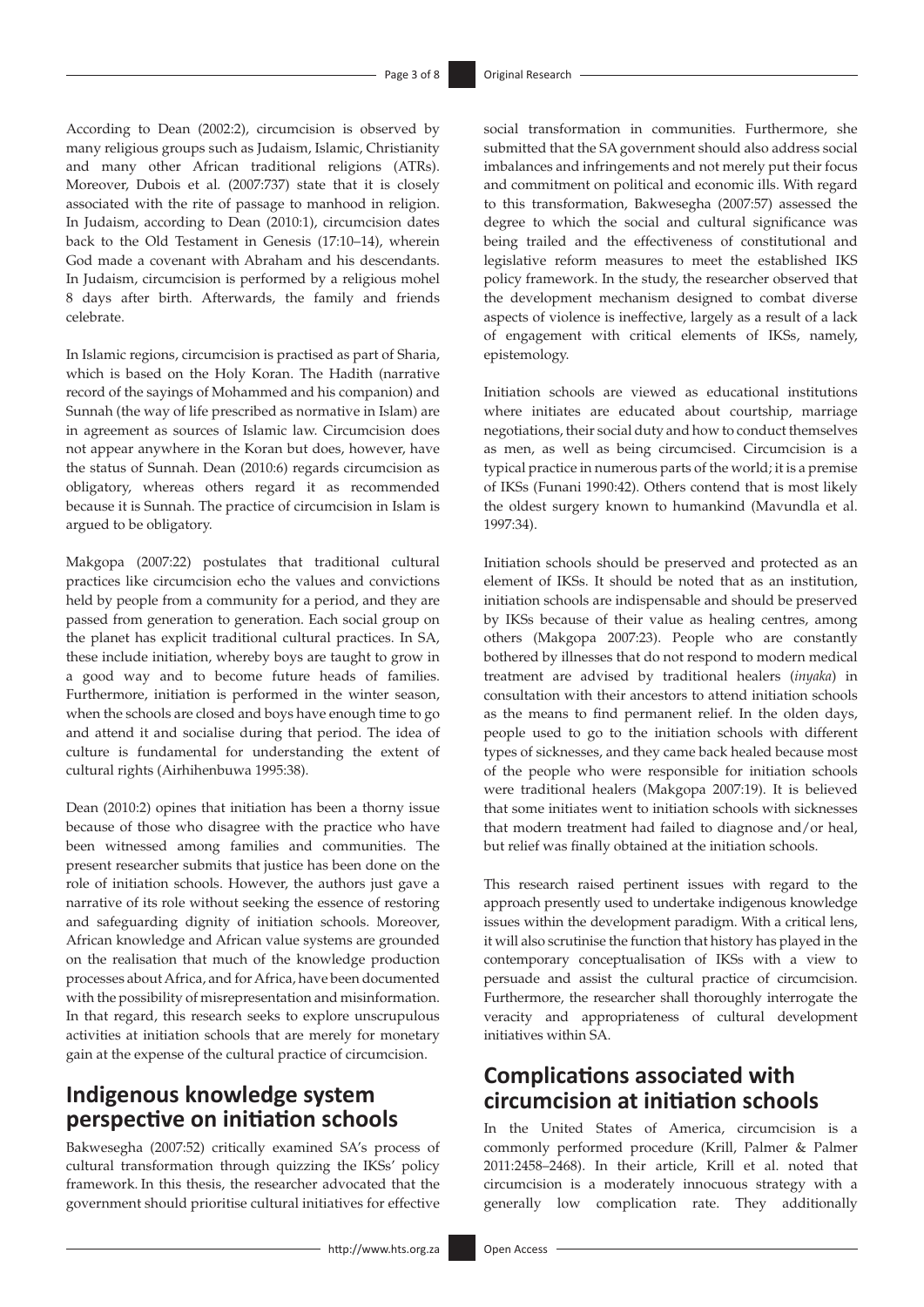demonstrated that the various complications are minor and can be managed without any problem. In any case, circumcision complications speak to the huge number of cases seen by paediatric urologists (Patel, Moriarty & Brisson 2011:78). Some complications regularly require a surgical remedy, which results in critical expense to the healthcare system. Then again, serious complications are very uncommon, yet death has been reported at times (Williams, Richardson & Bukowski 2000:27). Williams et al. (2000:140) proposed that an intensive and complete preoperative assessment, concentrating on bleeding history and birth history, is imperative with regard to cases of circumcision. Proper selection of patients dependent on age and anatomic examination as well as an appropriate clean surgical strategy are critical to predict future circumcisionrelated unfriendly occasions.

Latifoğlu et al*.* (1999:85–88) give an assessment of the complications that are mainly associated with the cultural practice of circumcision, the most widely recognised operation performed on males. In their work, they note convincingly that despite the fact that this operation is not in fact technically difficult, it is accompanied by indisposition and can bring about complications extending from paltry to tragic (Williams & Kapila 1993:37). They contend that this operation, regardless of whether it is done for ritualistic, religious or medical reasons, ought to be performed by a completely trained surgeon utilising an authentic technique; sufficient use of clean agents; complete partition of the internal preputial epithelium from the glans; denoting the skin to be removed toward the start of the operation; cautious consideration regarding the child's voiding inside the initial 6–8 h after circumcision; and removal or replacement of the dressings on the day following circumcision.

According to Alving and Matya (2005:19), the traditional cultural practice of circumcision in SA has indeed been a contentious one for some years. The debate now has generated considerable controversy on whether it should continue or not because of the complications that are taking place in the initiation schools. The present researcher will objectively examine whether commercialisation of the initiation schools is one of the major problems related to the death rate at the initiation schools. The researcher will also evaluate the lack of discipline of initiates who ignore the instructions from traditional surgeons or guardians. In addition, the poor health and poor infrastructure reported by the United Nations AIDS/World Health Organisation (UNAIDS/WHO 2010:2) will be explored to examine how they exacerbate the vulnerability of the initiates living under such conditions, thus covering a gap left.

# **Commercialisation of culture**

Commercialisation of the rituals of initiation is one of the key challenges that the world is facing. According to Mabotse (1995:29), the progression of time and presentation of the cash economy in African transactions and undertakings has brought more risk to cultural practices. In the same manner, initiation has not escaped the effects of commercialisation and abuse by others. For instance, circumcision was a procedure performed in the past by older people; it is now expanding and being taken up by more youthful men. A portion of these youthful surgeons do not comprehend proper dressing techniques and the procedures; consequently, some of them are guilty of negligence in the area of cleanliness (Menjies 1998:42). Before, the practitioners were observed, as they were elder members of the community.

Building from the foundations laid down, the current research seeks to explore the African value systems with regard to circumcision. The researcher contends that nowadays young men, often unemployed, undertake circumcisions for financial reward (Menjies 1998:12). These young traditional surgeons and nurses are blamed for charging cash rather than just accepting the appreciation of the initiates and payment only as a token of appreciation. Thus, this study will cover the gap in the research about whether some of these youthful traditional surgeons and nurses no longer offer their services as a traditional contribution or commitment but are just money mongers.

# **Theoretical framework**

The study of initiation schools was informed by sociocultural theory, which is the brainchild of Lev Vygotsky ([1931]1997:4). Sociocultural theory stresses the bond that exists between developing people and the cultural practices they subscribe to. Vygotsky succinctly states that an individual's growth can be understood by studying his or her cultural practices. Thus, examining the cultural practice of circumcision informs the researcher of how people behave and why some unscrupulous practices that are deemed are ethical persist under the noses of observers. The theory outlined shall be discussed in detail in conjunction with the IKS perspective.

# **Methodology**

The researcher used the following instruments: desk-based research, face-to-face interviews and thematic data analysis. These research instruments are discussed below.

### **Desk-based research**

Desk-based research involves an in-depth descriptive analysis of the primary and secondary sources. In this regard, the researcher analysed textbooks, journals and articles, newspaper reports and scholarly materials from the Internet.

### **Face-to-face interviews**

Bless, Higson-Smith and Kagee (2006:23) argue that an interview includes direct contact with a participant, who is asked to answer questions relating to the research question.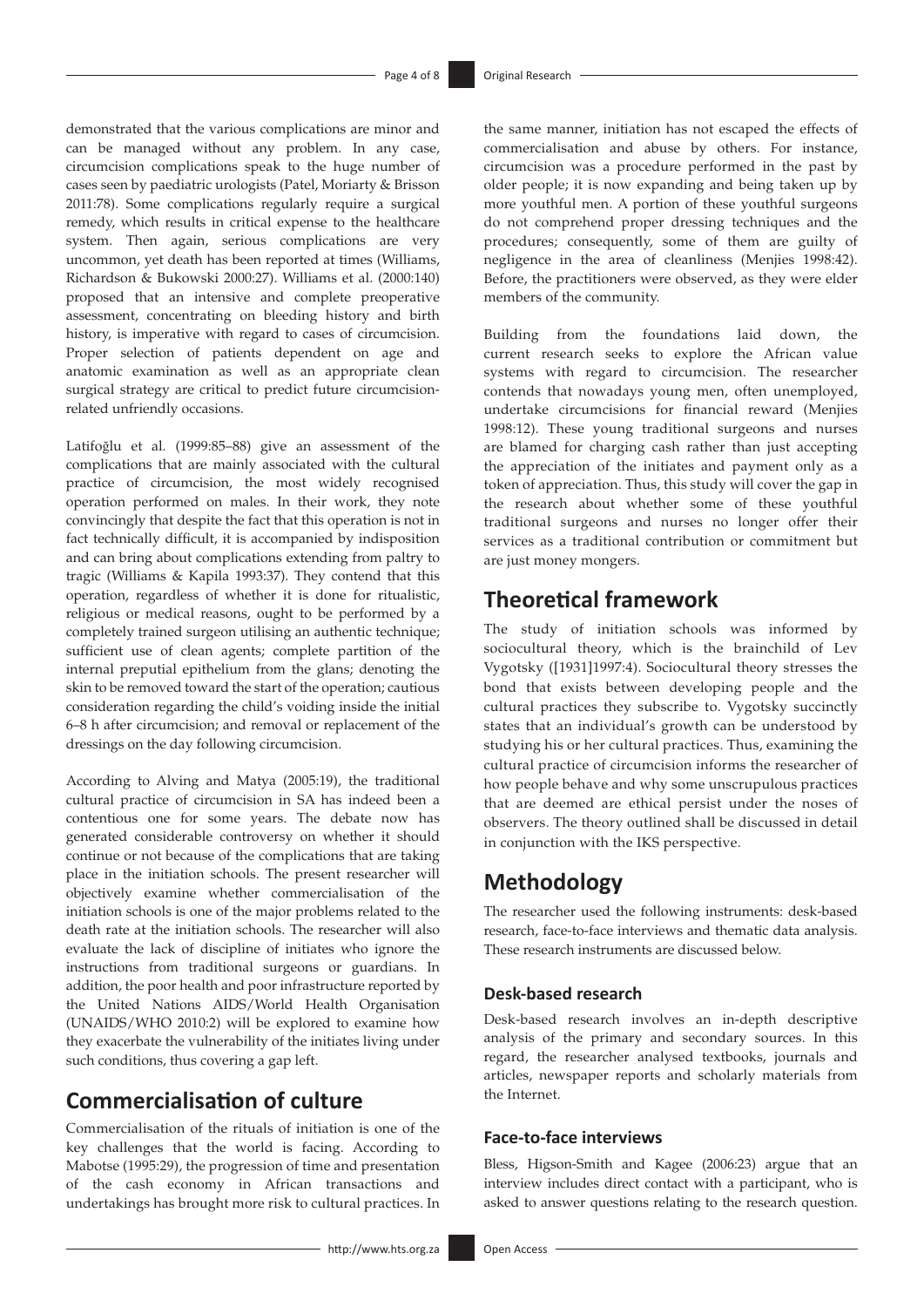The researcher used face-to-face interviews to gather information. Unstructured interviews were carried out with traditional healers, traditional surgeons of initiation schools, traditional leaders and parents. The participants were selected purposively and through snowballing.

## **Data analysis**

Thematic analysis was conducted. The themes used were drawn from the prominent issues discussed during the data collection phase. This approach was selected because it is the standard or generally accepted method of analysing qualitative data.

## **Findings**

The findings of the study are discussed under the following themes.

### **Commercialisation of initiation schools**

There was a broad view among the participants that there has been a mushrooming of initiation schools that are neither approved nor monitored. The vast majority of these are found in the townships, and according to many of the submissions they do not adhere to the cultural codes or the cultural practice of establishing schools in secluded areas, a long way from communities. One of the communities' essential concerns, which is likewise associated with the reason for the significant number of deaths in the schools, is the large-scale commercialisation of the initiation schools.

The researcher asked the respondents whether initiation schools are now being commercialised or not. Most parents indicated that the traditional surgeons seemed more concerned with receiving money than the performance of the actual practice. Furthermore, most people were in agreement that the payment of money for the acceptance of the initiates was now obligatory and compulsory, despite the parents' financial status. Initiates have also been reported to be excluded from initiation schools for failing to pay the admission fee. On the contrary, some traditional leaders indicated that the money collected was not for personal use by the traditional surgeons but was for the provisions used for the entire school session. Although some agreed with the views of the traditional leaders, some traditional surgeons and leaders also indicated that it was also part of their remuneration.

There was, however, an outcry from most respondents, noting that some initiation schools were in a sorry state and providing poor services, which made their children vulnerable. They complained that it was not worth the money that they paid for their children to be admitted to these schools. Furthermore, some respondents indicated that after the winter schools, the traditional surgeons seemed richer than ever and would often be drunk, some even buying new goods with their money.

As if that was not enough, some respondents indicated that untrained personnel were opening initiation schools. They mentioned three significant males who were engaged with key aspects of male circumcision. These included the surgeon (*ingcibi*), the traditional nurse (*ikhan katha*) and the anointer (*umthambisi*). As indicated by the respondents, these individuals all must be of acceptable social standing and carry out their responsibilities as a service to their communities. Previously, it was expected that parents would offer portions of the meat slaughtered during initiation to the surgeon and the traditional nurse as a sign of appreciation. This practice has changed over time and is best captured by the former Eastern Cape health minister, Dr Bevan Goqwana (2015), who bemoaned that:

The main problem is that the whole thing has now been commercialised and people are making money out of the tradition. (p. 6)

Moreover, the majority of parents noted that the fees for attending initiation schools were too high in Mthatha. Other respondents did not mince words but noted that the surgeons and traditional assistants (nurses) demanded hard cash and/ or a combination of cash and alcohol as remuneration. Surprisingly, some surgeons and traditional nurses were on record as charging an amount ranging from R100 to R200 per initiate. Fees of R300 or more per service have been reported. In some isolated areas of the Eastern Cape Province, reports succinctly indicated that fees of R300 or more were charged per initiate for services rendered. This form of commercialisation surrounding performance of a sacred ritual is blamed for many of the atrocities (injuries and deaths) that occur in modern times. The proliferation of initiation schools is no doubt now an acute daily agony as the rise in the number of people purporting to be expert traditional surgeons or expert traditional nurses is a signal or indicator of a strong and deeply entrenched challenge to the ritual. This increase has resulted in stiff competition and charging of unreasonable fees for attendance at initiation schools. According to tradition and the prescribed rules, the circumciser (*ingcibi*) is expected to learn the rare sacrosanct skill from a knowledgeable relative or a qualified and reputable initiated teacher, as an apprentice. The existing state of affairs, however, is not good tidings, especially for organic intellectuals who yearn, at least in their rhetoric, for a return to the 'old ways' of conducting the ritual in its unadulterated form.

### **Regulations that regulate and govern the running of initiation schools**

A meticulous assessment of the submissions given appears to suggest that one of the thorny issues regarding the running of the initiation schools is the set-up and day-to-day running of the schools. The study participants contended that the deeply entrenched traditional systems and processes of setting up initiation schools had either been distorted and/or had been totally compromised – 'abrogated by disuse'. For anyone to open *koma* without seeking the authority and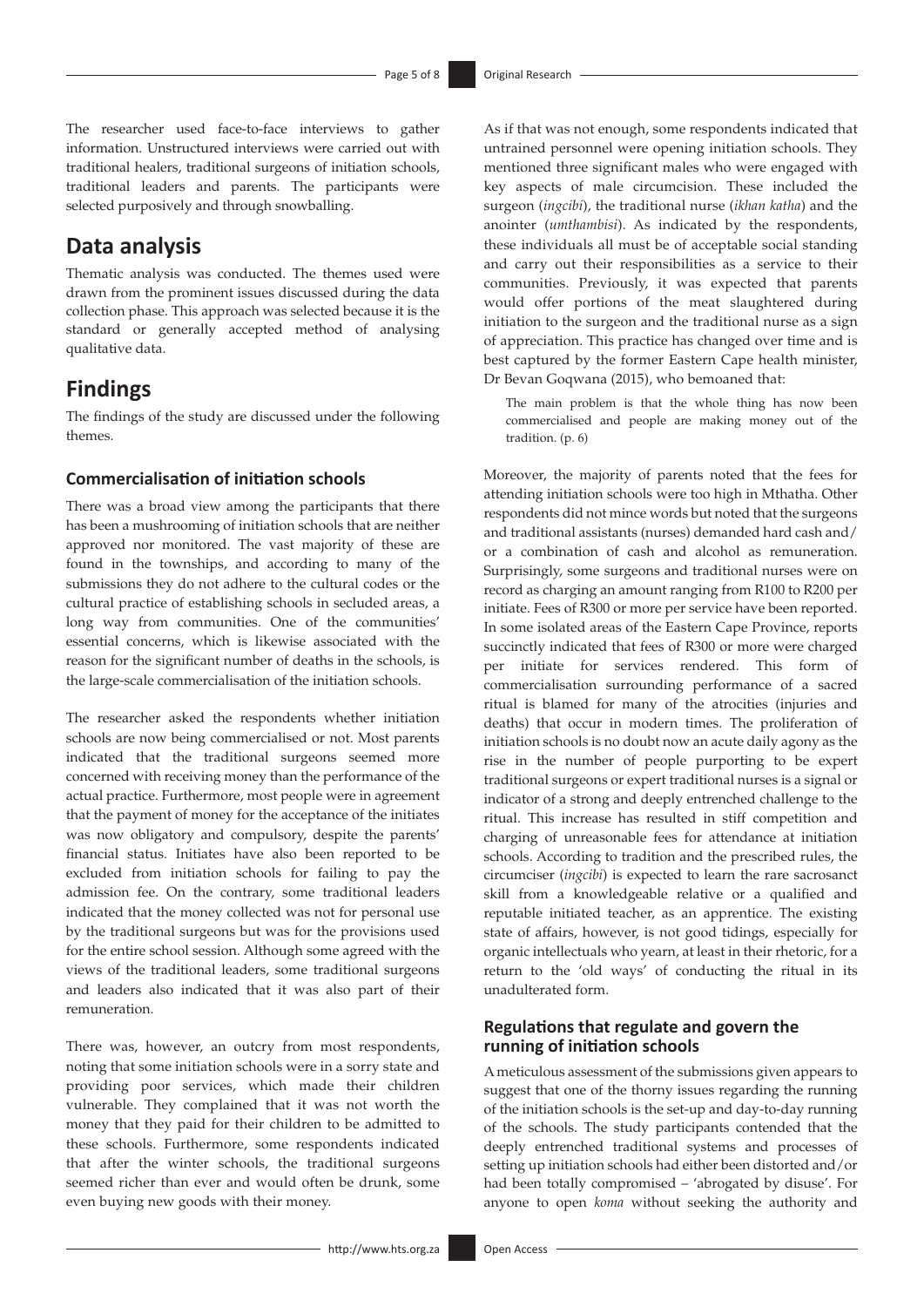permission of traditional leaders is unheard of and tantamount to anathema in terms of the long-standing tradition. In line with the latter, the traditional communities vehemently maintained that an existing and properly endowed traditional leader, in consultation with the traditional council, is the only indigenous authority and voice in matters of the opening and running of initiation schools. Even though the provincial department does not have legislation on circumcision, there are municipal by-laws that govern the practice. Numerous provinces have enacted provincial legislation that governs circumcision, such as the *Eastern Cape Application of Health Standards in Traditional Circumcision Act* (no. 5 of 2001), the *Free State Initiation School Health Act* (no. 1 of 2004) and the *Limpopo Province Circumcision Schools Act* (no. 6 of 1996).

Ever since the enactment of the *Free State Initiation School Health Act* of 2004, one would presume that most communities are conversant with the slightest provisions contained in it. It emerged as a shock from the data collected from FGDs and semi-structured interviews that many community members are not aware of a single provision of the law regarding 'the opening and running of initiation schools'. It was unearthed that most of the community members had never heard about the law relating to initiation schools and circumcision. In addition, very few participants in the FGD claimed to have heard it mentioned on the radio and/or read of it. When the respondents who said that they knew what the law said were asked what it stated, some said that the act stated that nobody should open an initiation school without the consent of the relevant authorities.

In some FGDs, respondents opened up and admitted that they did not know about any of the provisions in the act or what it said. On the contrary, a few of the participants in the FGDs maintained that they were familiar with the provisions of the act. Some of the middle-aged community members seemed knowledgeable compared to the elderly. This may be ascribed to the fact that most of the middle-aged community members had attended school and were literate enough to read literature.

When those who claimed to be familiar with the law were asked what the law entailed, they gave the following answers:

- 1. The initiation schools should not overcharge clients (exorbitant profits).
- 2. If anyone dies at the initiation schools, the police should arrest the one who caused the death.
- 3. At initiation schools, the practitioners there are not allowed to use the same razor blades.

The data collected succinctly pointed out that although traditional leaders steward the running of the initiation schools, some of them are not conversant with the act. It was also gathered that numerous traditional leaders who participated in this study did not handle the cases in accordance with the dictates of the law. As such, they generally feared to challenge the chiefs even if they erred

because they were regarded as custodians of this practice. Some of the chiefs self-assuredly alleged that there existed no law or rules addressing how their initiation schools were run. check their awareness of the by-laws.

The researchers also asked the informants whether the opening and running of initiation schools should be recognised by law so as to check their awareness of the by-laws. The majority of people were of the view that it should be recognised for the reason that its recognition would reduce the deaths of initiates and also prevent people from profiteering through the running of initiation schools. On the contrary, a few of the respondents were of the view that initiation schools should not be recognised by law, merely because this is a cultural practice of indigenous people. In addition, this group was of the view that the law's recognition of the practice in order to govern it would result in the continuous Westernisation of African values, thereby causing sacred things to fall into the wrong hands.

From the foregoing analysis of the responses from participants, it appeared that there is little appreciation of the law that governs initiation schools, even though it was passed. This is palpable evidence, showing that the communities have not been oriented to the law. Moreover, this lack of appreciation for what the law says elucidates to some degree why the commercialisation of initiation schools is rampant and is widely accepted by gullible community members. Conversely, those running the initiation schools for pecuniary gain are also taking advantage of the ignorance of the people to pursue their personal enrichment agendas.

### **The opening and running of initiation schools**

Several participants echoed diverse sentiments pertaining to the thorny issue of opening and running initiation schools. Nevertheless, most participants opined that decentralised power coupled with an insurmountable lack of checks and balances failed to ensure due diligence and accountability. Those empowered by the law tend to cast a blind eye to the practice of initiation schools and excuse it from requiring policing; worse, this invites a lifethreatening loophole for so-called fly-by-night initiation schools and principals cum perpetrators, who subsequently commercialise the deeply entrenched sacred practice. It is because of this that large numbers of unqualified individuals have rushed to open initiation schools as principals. The moral decadence of their masquerade has eroded the traditional checks and balances that have existed since time immemoriall. It is against this backdrop that indigenous amateurs have now hijacked the sacrosanct responsibility of setting up schools to earn a living.

## **Conclusion and recommendations**

In conclusion, it can be noted from the foregoing analysis that some unscrupulous people in the Eastern Cape are commercialising initiation schools because of lack of employment, weak by-laws and also to supplement their meagre salaries. Although we acknowledge the statutory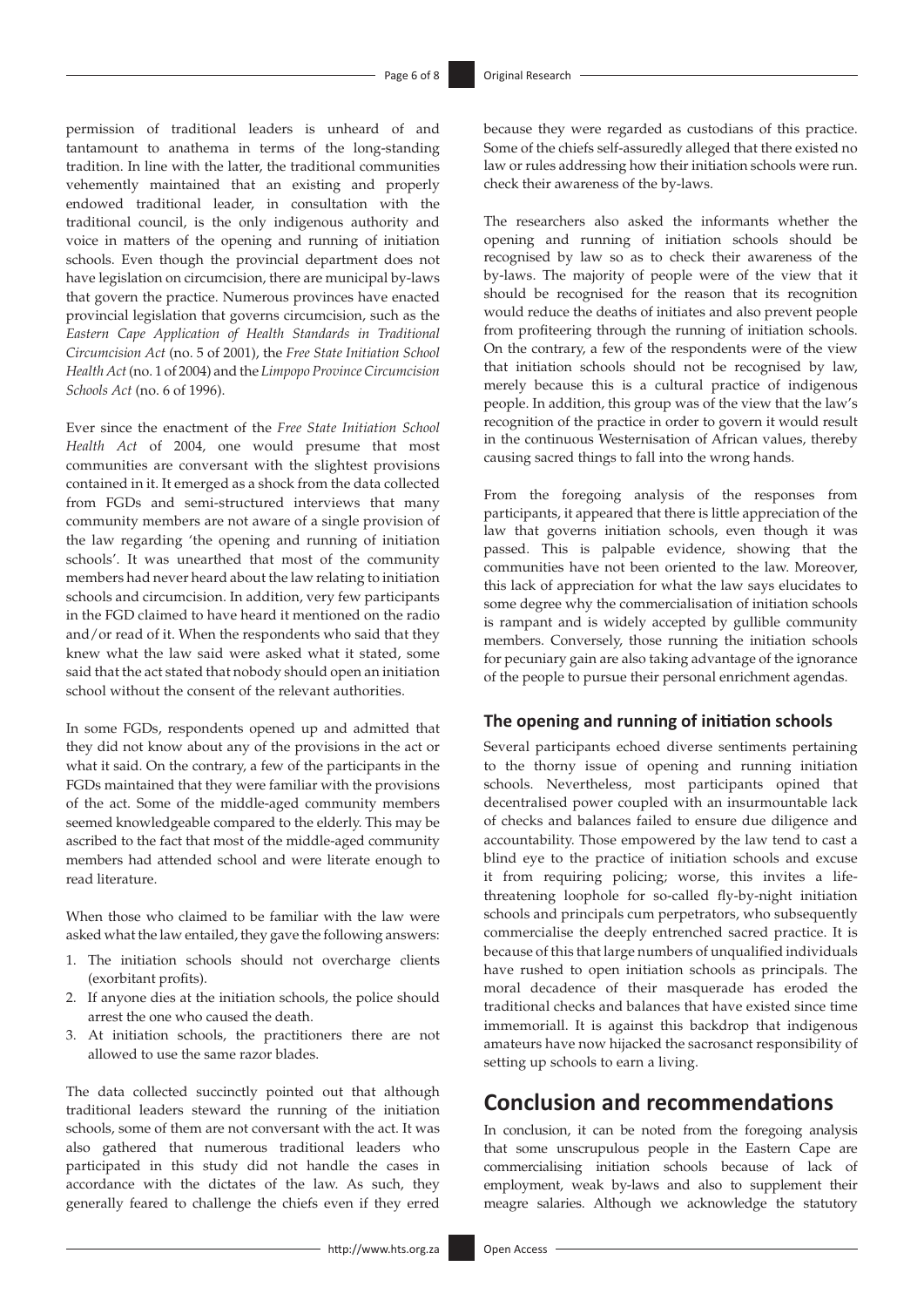efforts and otherwise to redeem such indispensable cultural practices, conspicuously the palliatives give the impression of remedying the conundrum of initiation circumcision in a mediocre fashion. The multiple stakeholders who have rigorously engaged with the unending encounters and problems in the initiation schools ought to be noted and a concerted attempt be made to implement solid recommendations made by these forums. It is worth noting that addressing the challenges presented by the opening and running of initiation schools calls for genuine efforts, more than just a mere piece of legislation. It ought to be put at the back of one's mind that because the traditional practice in question is shrouded with sacredness and secrecy, it therefore makes it a mammoth task to 'monitor and evaluate' the undesirable practices in such schools. Because the matter ultimately rests with communities, the government, communities and traditional leadership should form a partnership to enforce the requirements for opening initiation schools. The researchers, therefore, suggest the following recommendations.

#### **Recommendations**

The study recommends the following.

#### **Parliamentary**

The legislative framework (policy) for circumcision rites is on the provincial level; hence, observance of it is low because people seem to uphold and respect national laws. As a result, the researcher submits that a 'standard national cultural initiation legislation' ought to be established based on the provincial legislation. On that note, the national statute ought to embrace, but not be limited to, the following:

- sacrosanct and surreptitious characteristics of the practice
- security and societal safety issues
- environment and infrastructural issues
- admission age and payment matters
- eligibility criteria (age and health) for circumcision in numerous communities.

### **House of traditional leaders**

It is unnecessary to note that the custodians of African cultural practices are traditional leaders. Against this backdrop, traditional leadership ought to be given the jurisdiction to preside over circumcision rites and initiation schools. On that note, the authors humbly propose that traditional leaders, in liaison and full traditional consultation with their council(s) and the house of traditional leaders within their jurisdiction, oversee the opening of initiation schools and the charging of fees by traditional surgeons. Because the initiation schools are within the jurisdiction of the traditional chiefs, giving them the power to oversee their opening and running will be economic and viable. Furthermore, the local house of traditional leaders ought to provide aid, on a representative basis, and adjudicate complaints and deal with exploitation and similar matters that relate directly or indirectly to initiation school disputes.

To nip the this problem in the bud, the Department of Social Development ought to have blanket responsibility for preventing disadvantaged homes and families from being taken advantage of by money-mongers and should assist them in paying initiation school fees and monitoring whether the money paid was used profitably for the benefit of initiates. On the other hand, the Department of Health should ensure that prospective initiates are subject to a series of in-depth medical check-ups before they are admitted to undergo initiation rites – especially the ritual of circumcision. This would help verify the fitness and health of initiates, who may be denied access to these schools by money-mongers, who prefer money at the expense of lives. Likewise, if an initiation school is declared null and void and forced to close, the initiates ought to be transferred to a legal initiation school to ensure that they successfully complete their circumcision rites.

## **Acknowledgements**

The authors acknowledge the guidance and support of the Mthatha community.

### **Competing interests**

The authors declare that they have no financial or personal relationships that may have inappropriately influenced them in writing this article.

### **Authors' contributions**

All authors contributed equally to this work.

### **Ethical considerations**

This article followed all ethical standards for research without direct contact with human or animal subjects.

#### **Funding information**

This research received no specific grant from any funding agency in the public, commercial or not-for-profit sectors.

### **Data availability statement**

Data sharing is not applicable to this article as no new data were created or analysed in this study.

### **Disclaimer**

The views and opinions expressed in this article are those of the authors and do not necessarily reflect the official policy or position of any affiliated agency of the authors.

# **References**

Airhihenbuwa, C.O., 1995, *Health and culture: Beyond the Western paradigm*, Sage, New York.

Aitken, S.C. & Herman, T., 2009, *Literature review on qualitative methods and standards for engaging and studying independent children in the developing world* (No. inwopa09/63), UNICEF Innocenti Research Centre, Florence, Italy.